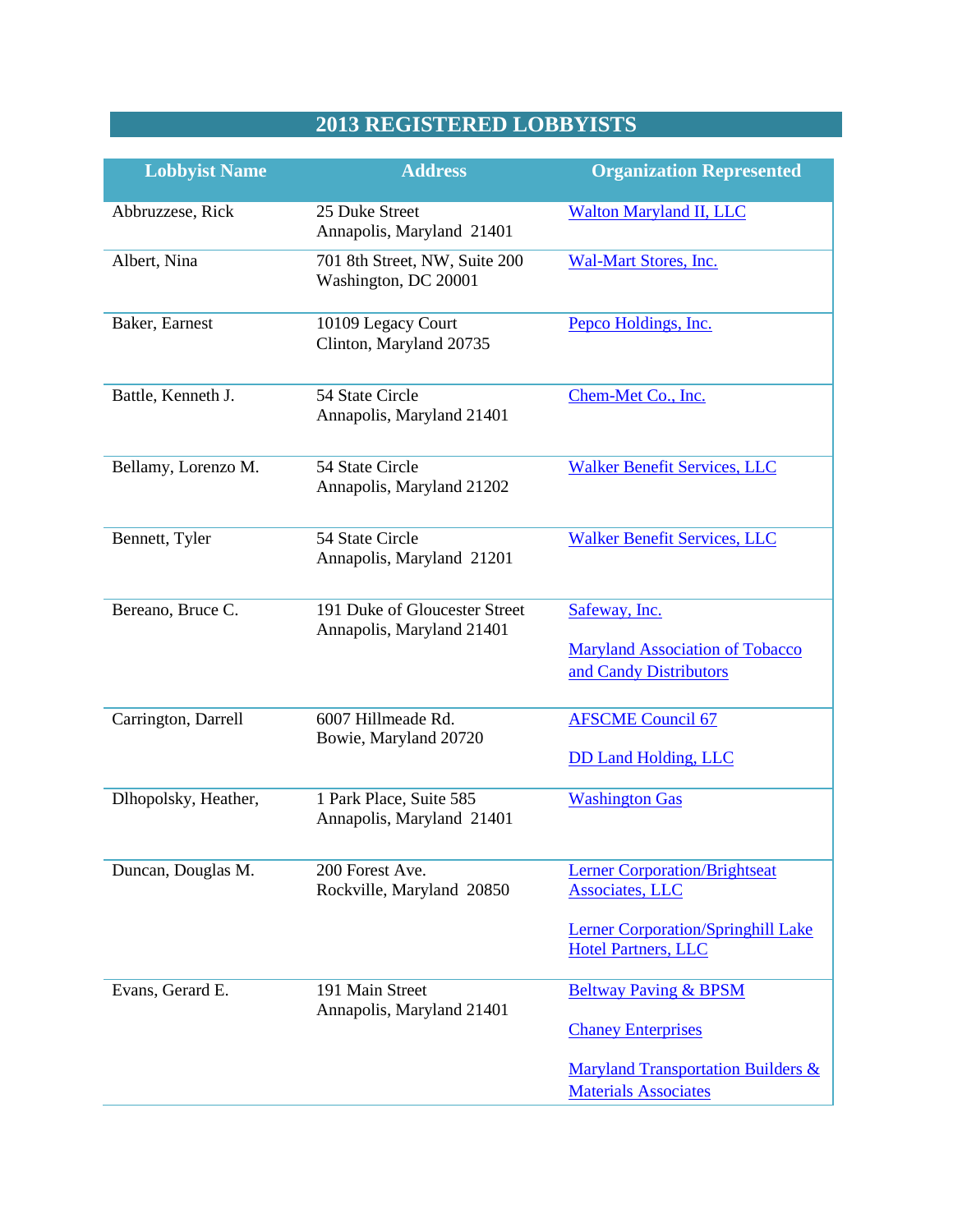| <b>Lobbyist Name</b>      | <b>Address</b>                                                    | <b>Organization Represented</b>                                |
|---------------------------|-------------------------------------------------------------------|----------------------------------------------------------------|
| Evans, Hayley             | 191 Main Street<br>Annapolis, Maryland 21401                      | <b>Chaney Enterprises</b>                                      |
| Fowler, Michael L.        | 47 State Circle<br>Suite 403<br>Annapolis, Maryland 21401         | <b>Baltimore Gas &amp; Electric Company</b>                    |
| G.S. Proctor & Associates | 14408 Old Mill Rd.<br>Suite 201<br>Upper Marlboro, Maryland 20772 | <b>CareFirst BlueCross Blue Shield</b>                         |
|                           |                                                                   | <b>Clark Construction Group, LLC</b>                           |
|                           |                                                                   | <b>National Children's Museum</b>                              |
|                           |                                                                   | <b>Newton Development Company</b>                              |
|                           |                                                                   | <b>Timothy Brandywine Investment</b><br>One LLC                |
|                           |                                                                   | <b>Timothy Brandywine Investment</b><br><b>Two LLC</b>         |
| Gibbs, Jr., Edward        | 1300 Caraway Court<br>Suite 102<br>Largo, Maryland 20774          | <b>Six Flags America</b>                                       |
| Gingles, Andre            | 11785 Beltsville Drive<br>Suite 1350<br>Calverton, Maryland 20705 | <b>Wal-Mart Stores, Inc.</b>                                   |
| Graham, Thomas H.         | 701 Ninth Street, NW<br>Washington, DC 20068                      | Pepco Holdings, Inc.                                           |
| Graziano, Michael         | 9200 Basil Court, Suite 400<br>Largo, Maryland 20774              | <b>Prince George's County Association</b><br>of Realtors, Inc. |
| Haller, Thomas            | 1300 Caraway Court<br>Suite 102                                   | <b>Largo Park Multifamily</b><br>Development, LLC              |
|                           | Largo, Maryland 20774                                             | Cambridge Place at Westphalia, LLC                             |
| Harris Jones, Lisa        | 2432 Maryland Ave.<br>Suite 100                                   | <b>Auto Return</b>                                             |
|                           | Baltimore, Maryland 21218                                         | Lorillard, Inc.                                                |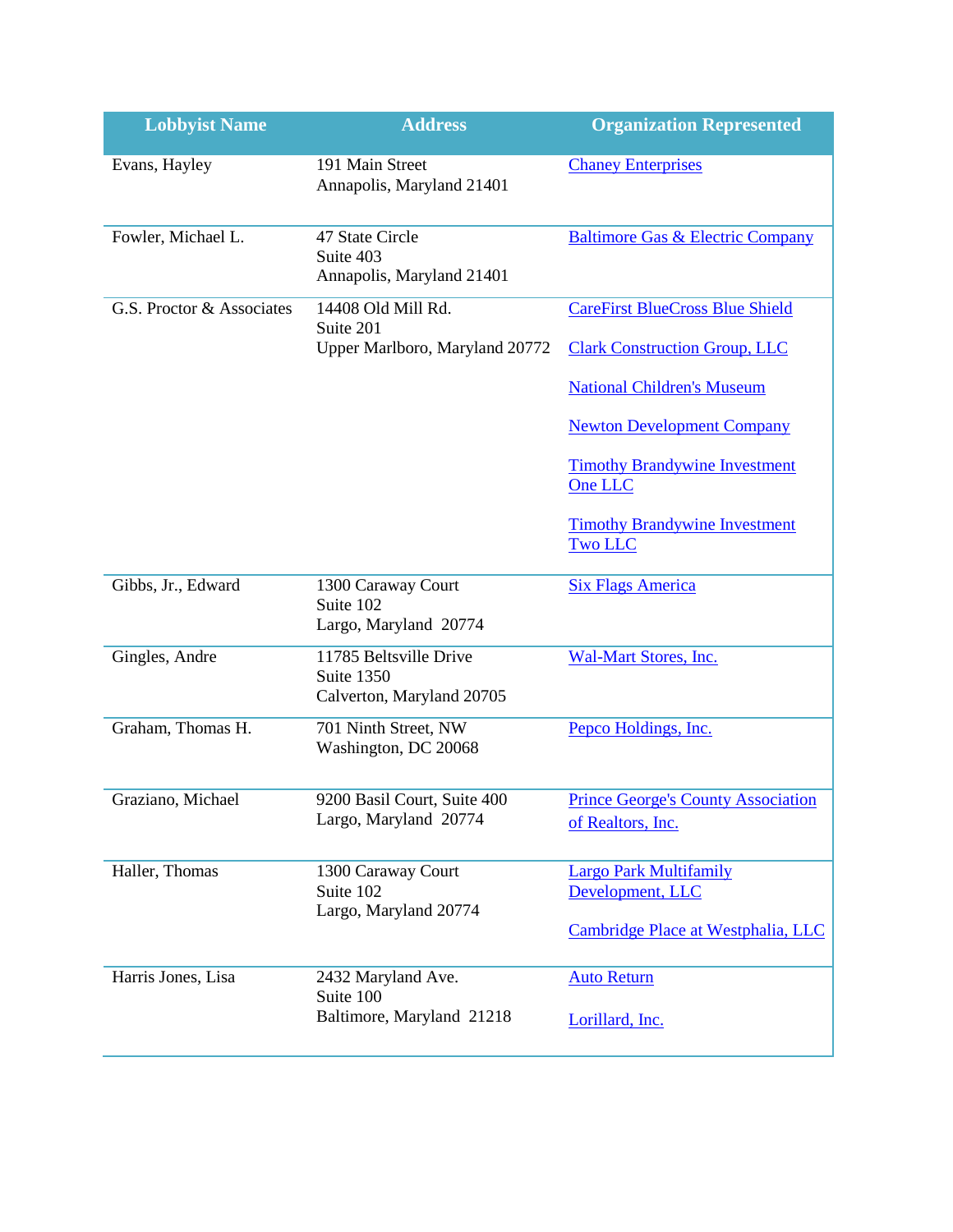| <b>Lobbyist Name</b> | <b>Address</b>                                                      | <b>Organization Represented</b>                              |
|----------------------|---------------------------------------------------------------------|--------------------------------------------------------------|
| Hatcher, Christopher | 225 Duke Street<br>Annapolis, Maryland 21401                        | <b>Walton Maryland II, LLC</b>                               |
| Ivey, Glenn          | 1400 K Street, NW, Suite 1000<br>Washington, DC 20005               | <b>Clear Channel</b>                                         |
| Jackson, Marcus      | 1738 Elton Rd., Suite 200<br>Silver Spring, Maryland 20903          | <b>Maryland National Capital Building</b><br><b>Industry</b> |
| Kelley, Darryl A.    | 6944 Allentown Rd.<br>Camp Springs, Maryland 20748                  | <b>Maryland Casino, LLC</b>                                  |
| Kline, Thomas C.     | 222 Central Park Ave.<br>Suite 2000<br>Virginia Beach, VA 23462     | Wal-Mart Stores, Inc.                                        |
| La Roca, Michelle    | 6801 Kenilworth Ave.<br>Suite 400<br>Riverdale Park, Maryland 20740 | Data Partners, LLC/LaserShip                                 |
| Lucas, Daniel P.     | 11951 Freedom Drive<br>13th Floor<br><b>Reston, VA 20109</b>        | Liuna M.A.R.O.C.                                             |
| Malone, Sean         | 2432 Maryland Ave.<br>Suite 100,<br>Baltimore, Maryland 21218       | <b>Auto Return</b><br>Lorillard, Inc.                        |
| McDonough, Caitlin   | 2432 Maryland Ave.<br>Suite 100,<br>Baltimore, Maryland 21218       | Lorillard, Inc.                                              |
| Parker, Midgett      | 1 Park Place<br>Suite 585<br>Annapolis, Maryland 21401              | <b>Collective Empowerment Group</b><br><b>Washington Gas</b> |
| Pasternak, Jerry     | 701 9th Street, NW<br>Washington, DC 20068                          | Pepco Holdings, Inc.                                         |
| Reel, David          | 839 Bestgate Rd., Suite 400<br>Annapolis, Maryland 21401            | Maryland Hotel & Lodging<br><b>Association</b>               |
| Rivera, Norman       | 17251 Melford Blvd., #200<br>Bowie, Maryland 20715                  | <b>Joseph Smith &amp; Sons</b>                               |
|                      |                                                                     | <b>NVR MS Cavalier Greenbelt, LLC</b>                        |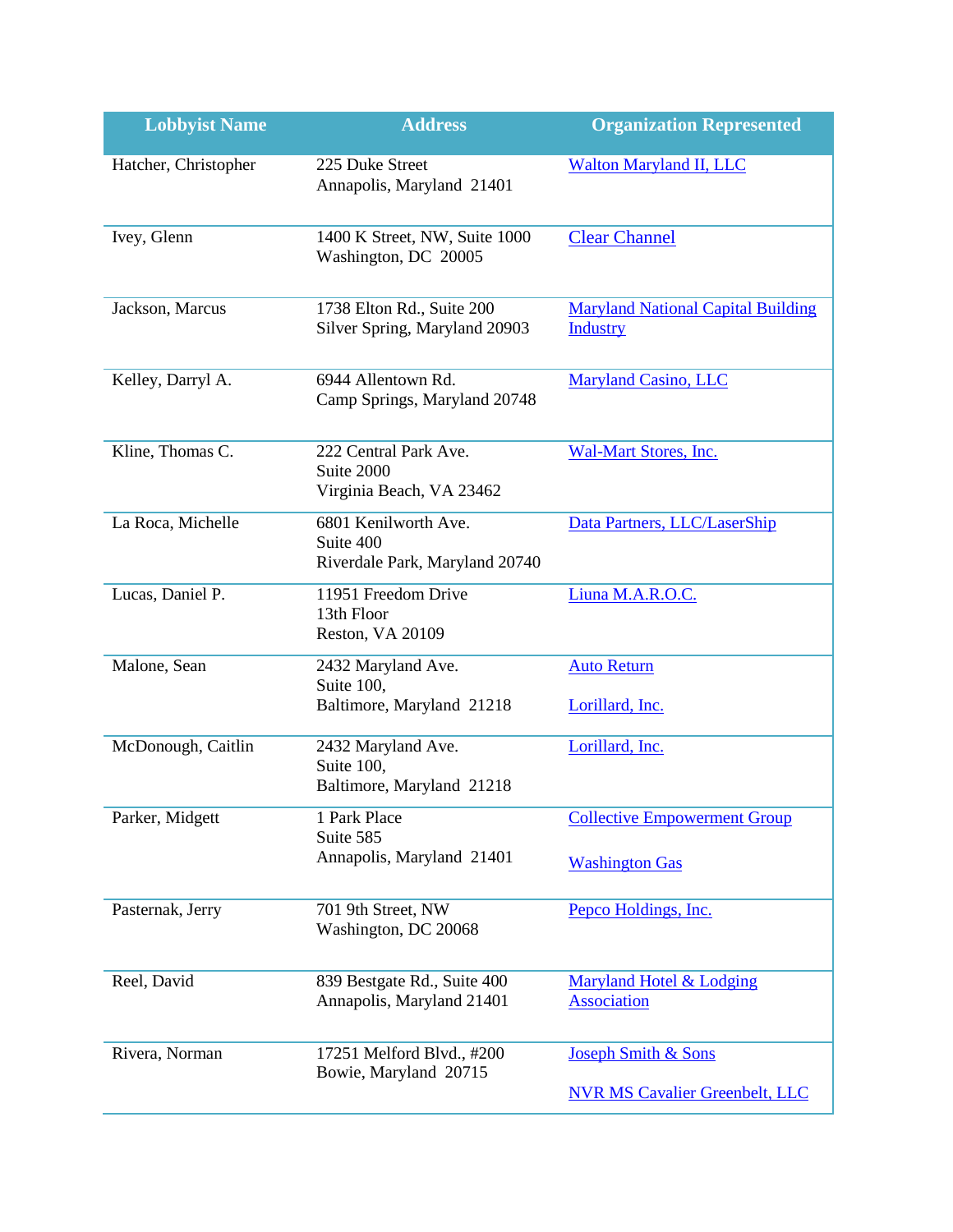| <b>Lobbyist Name</b>                   | <b>Address</b>                                               | <b>Organization Represented</b>                                   |
|----------------------------------------|--------------------------------------------------------------|-------------------------------------------------------------------|
|                                        |                                                              | <b>NVR MS Cavalier Oak Creek</b><br>Owner, LLC                    |
|                                        |                                                              | Synagro-WWT, Inc                                                  |
| Roberts-Satinsky, Megan                | 1 Park Place, Suite 585<br>Annapolis, Maryland 21401         | <b>Washington Gas</b>                                             |
| Rozner, Joel D.                        | 225 Duke Street<br>Annapolis, Maryland 21401                 | <b>Walton Maryland II, LLC</b>                                    |
|                                        |                                                              | <b>Waste Management of Maryland</b>                               |
|                                        |                                                              | <b>Optotraffic/Sigma Space</b><br>Corporation                     |
| Shaivitz, Robin                        | 54 State Circle<br>Annapolis, Maryland 21202                 | <b>Walker Benefit Services, LLC</b>                               |
| Shipley & Horne P.A.                   | 1101 Mercantile Lane<br>Suite 240                            | <b>Open Door Housing Fund</b>                                     |
|                                        | Largo, Maryland 20774                                        | <b>Clear Channel</b>                                              |
|                                        |                                                              | St. John Properties, Inc.                                         |
| <b>Strategic Solutions Center</b>      | 8181 Professional Place<br>Suite 202                         | Johnson Controls, Inc.                                            |
|                                        | Landover, Maryland 20785                                     | <b>SAP Public Services, Inc.</b>                                  |
|                                        |                                                              | Gantech, Inc.                                                     |
|                                        |                                                              | <b>Oakland Consulting</b>                                         |
| Taft Hardy, Marina                     | 9590 Lynn Buff Court<br>Suite 5<br>Laurel, Maryland 20723    | <b>Clear Channel Outdoor</b>                                      |
| Thompson, Melvin                       | 6301 Hillside Court<br>Columbia, Maryland 21046              | <b>Restaurant Association of Maryland</b>                         |
| Vaias, Emily and<br>Dlhoplsky, Heather | 7200 Wisconsin Ave.<br>Suite 800<br>Bethesda, Maryland 20814 | Kaiser Foundation Health Plan of the<br>Mid-Atlantic States, Inc. |